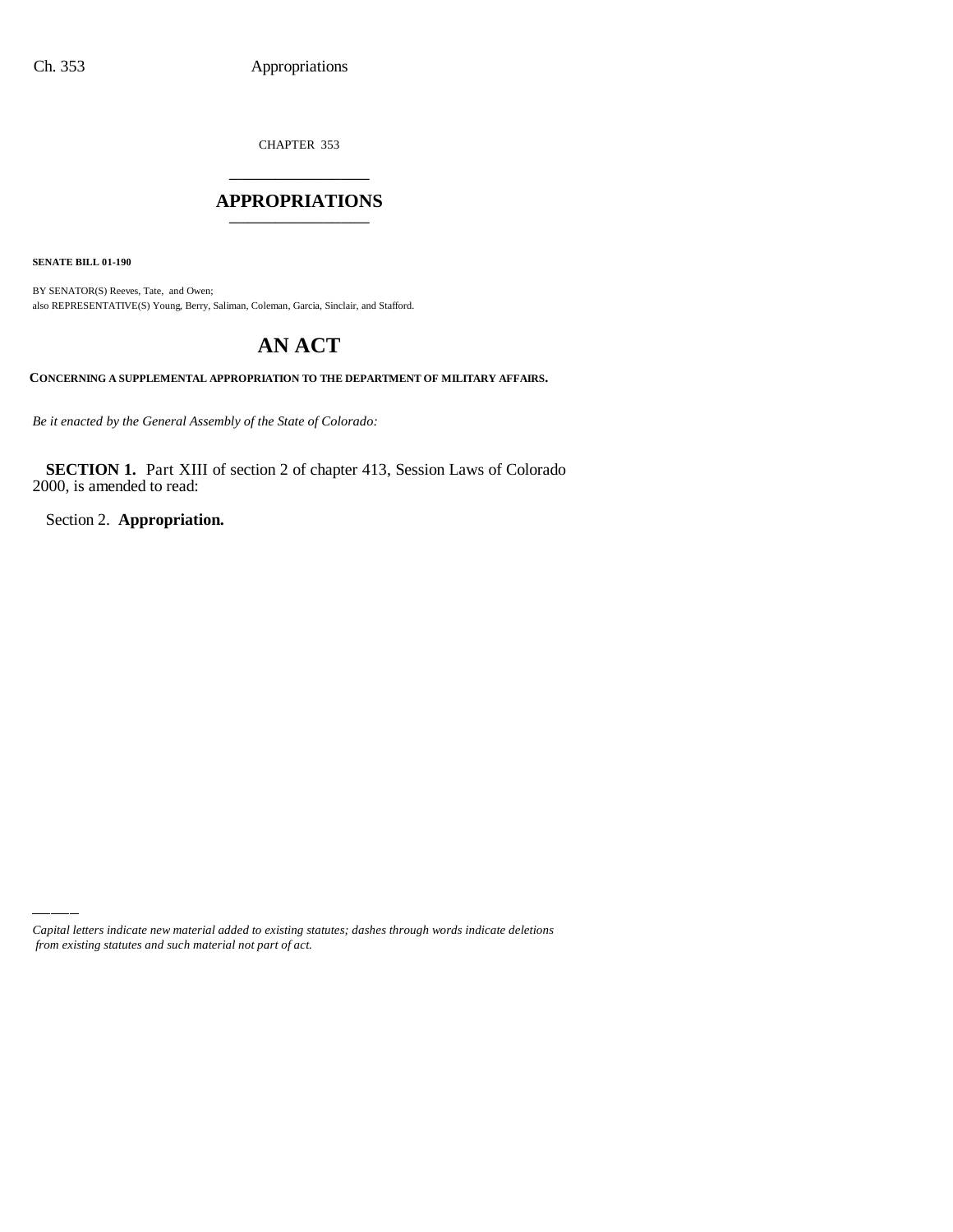|                                                           |  |             | APPROPRIATION FROM |                |               |              |         |  |
|-----------------------------------------------------------|--|-------------|--------------------|----------------|---------------|--------------|---------|--|
|                                                           |  |             |                    | <b>GENERAL</b> |               |              |         |  |
| ITEM &                                                    |  |             | <b>GENERAL</b>     | <b>FUND</b>    | <b>CASH</b>   | <b>FUNDS</b> | FEDERAL |  |
| <b>SUBTOTAL</b><br>TOTAL                                  |  | <b>FUND</b> | <b>EXEMPT</b>      | <b>FUNDS</b>   | <b>EXEMPT</b> | <b>FUNDS</b> |         |  |
| ъ                                                         |  |             | S                  | D              | D             | S            | э       |  |
| <b>PART XIII</b><br><b>DEPARTMENT OF MILITARY AFFAIRS</b> |  |             |                    |                |               |              |         |  |
| (1) EXECUTIVE DIRECTOR AND ARMY NATIONAL GUARD            |  |             |                    |                |               |              |         |  |

| <b>Personal Services</b>      | 1,448,670 | 1,373,932       | $3,232^a$   | 71,506         |
|-------------------------------|-----------|-----------------|-------------|----------------|
|                               | 1,420,092 | 1,357,055       |             | 59,805         |
|                               |           | $(26.4$ FTE $)$ | $(0.1$ FTE) | $(1.5 FTE)$    |
|                               |           | $(26.0$ FTE)    |             | $(0.8$ FTE $)$ |
| Health, Life, and Dental      | 184,319   | 63,277          |             | 121,042        |
| Short-term Disability         | 1,910     | 730             |             | 1,180          |
| <b>Salary Survey</b>          | 193,030   | 70,716          |             | 122,314        |
| Anniversary Increase          | 79,130    | 36,785          |             | 42,345         |
| Workers' Compensation         | 97,845    | 27,681          |             | 70,164         |
| <b>Operating Expenses</b>     | 892,778   | 544,245         |             | 348,533        |
|                               | 890,965   | 542,432         |             |                |
| <b>Information Technology</b> |           |                 |             |                |
| <b>Asset Maintenance</b>      | 32,429    | 27,506          |             | 4,923          |
| Legal Services for 110        |           |                 |             |                |
| hours                         | 6,139     | 6,139           |             |                |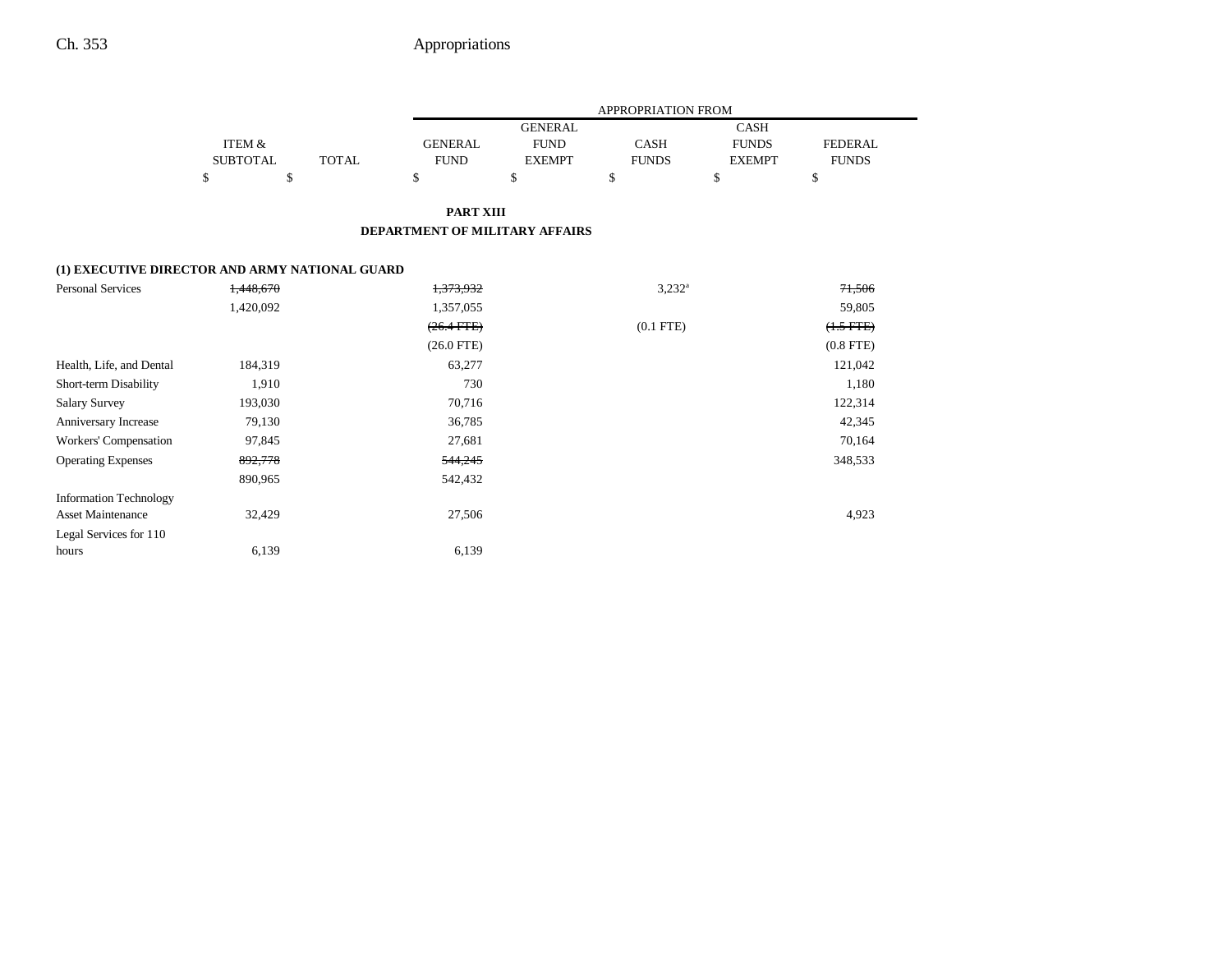| Purchase of Services from      |           |             |            |             |
|--------------------------------|-----------|-------------|------------|-------------|
| Computer Center                | 3,084     | 3,084       |            |             |
| Payment to Risk                |           |             |            |             |
| Management and                 |           |             |            |             |
| Property Funds                 | 120,007   | 120,007     |            |             |
| Vehicle Lease Payments         | 41,014    | 41,014      |            |             |
| <b>ADP</b> Capital Outlay      | 26,940    | 26,940      |            |             |
| <b>Leased Space</b>            | 18,814    | 18,814      |            |             |
|                                | 4,703     | 4,703       |            |             |
| <b>Capitol Complex Leased</b>  |           |             |            |             |
| Space                          | 88,478    | 55,908      |            | 32,570      |
|                                | 78,314    | 45,744      |            |             |
| Utilities                      | 647,939   | 516,189     |            | 131,750     |
|                                | 639,756   | 508,006     |            |             |
| Local Armory Incentive         |           |             |            |             |
| Plan                           | 21,841    |             | $21,841^a$ |             |
| Colorado National Guard        |           |             |            |             |
| <b>Tuition Fund</b>            | 386,000   | 386,000     |            |             |
| Army National Guard            |           |             |            |             |
| Cooperative Agreement          | 1,128,935 |             |            | 1,128,935   |
|                                | 1,156,202 |             |            | 1,156,202   |
|                                |           |             |            | $(7.5$ FTE) |
|                                |           |             |            | $(8.3$ FTE) |
| <b>Administrative Services</b> | 443,445   | 134,838     |            | 308,607     |
|                                | 300,732   |             |            | 165,894     |
|                                |           | $(2.4$ FTE) |            | $(5.6 FFE)$ |
|                                |           |             |            | $(3.3$ FTE) |
|                                |           |             |            |             |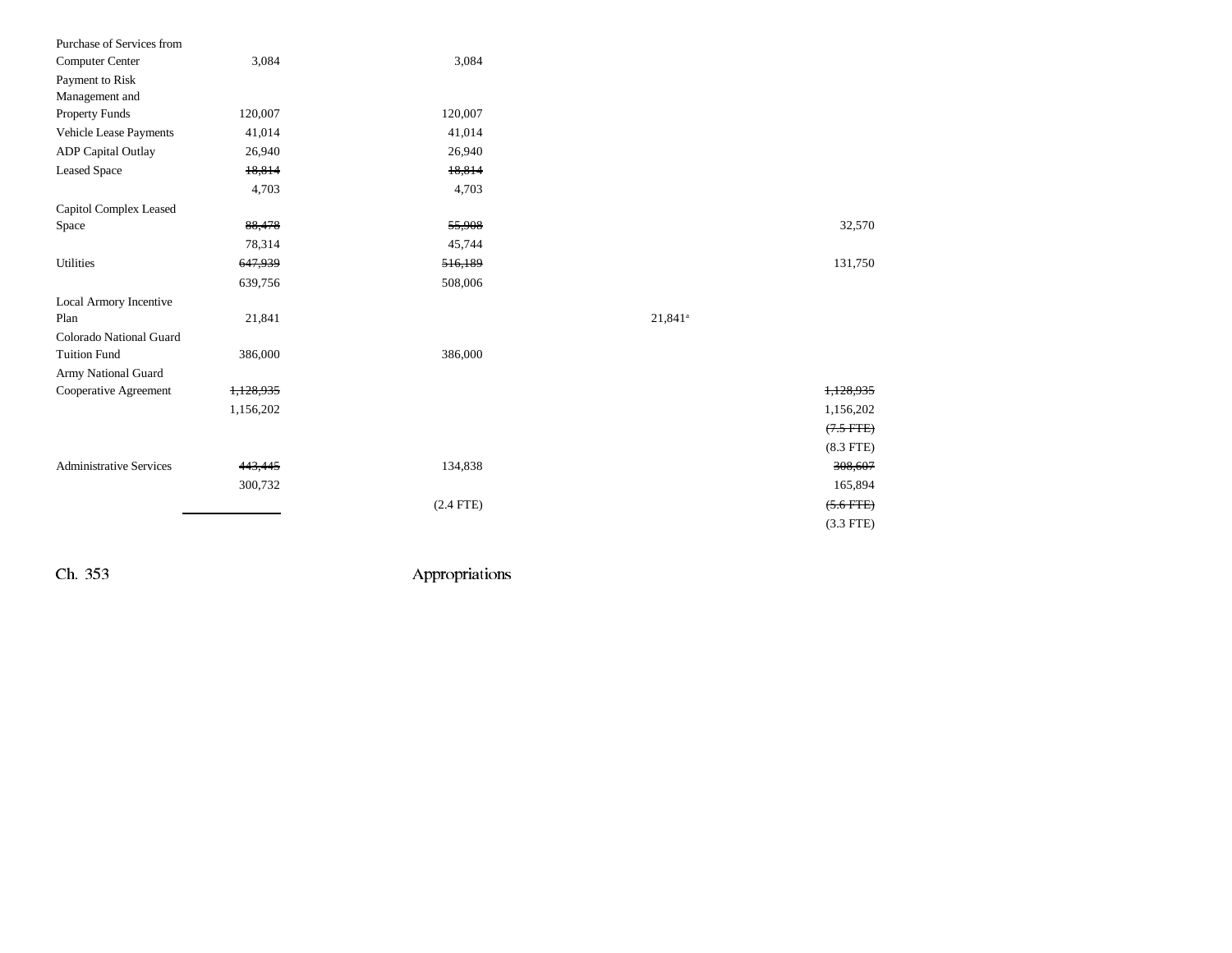|                                                                              |                                      |              | APPROPRIATION FROM            |                                                |                      |                                              |                                |  |
|------------------------------------------------------------------------------|--------------------------------------|--------------|-------------------------------|------------------------------------------------|----------------------|----------------------------------------------|--------------------------------|--|
|                                                                              | <b>ITEM &amp;</b><br><b>SUBTOTAL</b> | <b>TOTAL</b> | <b>GENERAL</b><br><b>FUND</b> | <b>GENERAL</b><br><b>FUND</b><br><b>EXEMPT</b> | CASH<br><b>FUNDS</b> | <b>CASH</b><br><b>FUNDS</b><br><b>EXEMPT</b> | <b>FEDERAL</b><br><b>FUNDS</b> |  |
|                                                                              | \$                                   | \$           | \$                            | \$                                             | \$                   | \$                                           | \$                             |  |
|                                                                              |                                      |              |                               |                                                |                      |                                              |                                |  |
|                                                                              |                                      | 5,862,747    |                               |                                                |                      |                                              |                                |  |
|                                                                              |                                      | 5,684,452    |                               |                                                |                      |                                              |                                |  |
| <sup>a</sup> These amounts shall be from fees, including armory rental fees. |                                      |              |                               |                                                |                      |                                              |                                |  |
| (2) AIR NATIONAL GUARD                                                       |                                      |              |                               |                                                |                      |                                              |                                |  |
| Operations and                                                               |                                      |              |                               |                                                |                      |                                              |                                |  |
| Maintenance Agreement                                                        |                                      |              |                               |                                                |                      |                                              |                                |  |
| for Buckley/Greeley                                                          | 1,965,100                            |              | 480,263(M)                    |                                                |                      |                                              | 1,484,837                      |  |
|                                                                              | 2,657,395                            |              | 462,339(M)                    |                                                |                      |                                              | 2,195,056                      |  |
|                                                                              | $(24.1$ FTE)                         |              |                               |                                                |                      |                                              |                                |  |
|                                                                              | $(36.9$ FTE)                         |              |                               |                                                |                      |                                              |                                |  |
| <b>Buckley Tenant</b>                                                        |                                      |              |                               |                                                |                      |                                              |                                |  |
| Reimbursed Employees                                                         | 608,537                              |              |                               |                                                |                      |                                              | 608,537                        |  |
|                                                                              | 123,160                              |              |                               |                                                |                      |                                              | 123,160                        |  |
|                                                                              | $(12.0$ FTE)                         |              |                               |                                                |                      |                                              |                                |  |
|                                                                              | $(3.0$ FTE)                          |              |                               |                                                |                      |                                              |                                |  |
| Security for Buckley Air                                                     |                                      |              |                               |                                                |                      |                                              |                                |  |
| <b>National Guard Base</b>                                                   | 964,497                              |              |                               |                                                |                      |                                              | 964,497                        |  |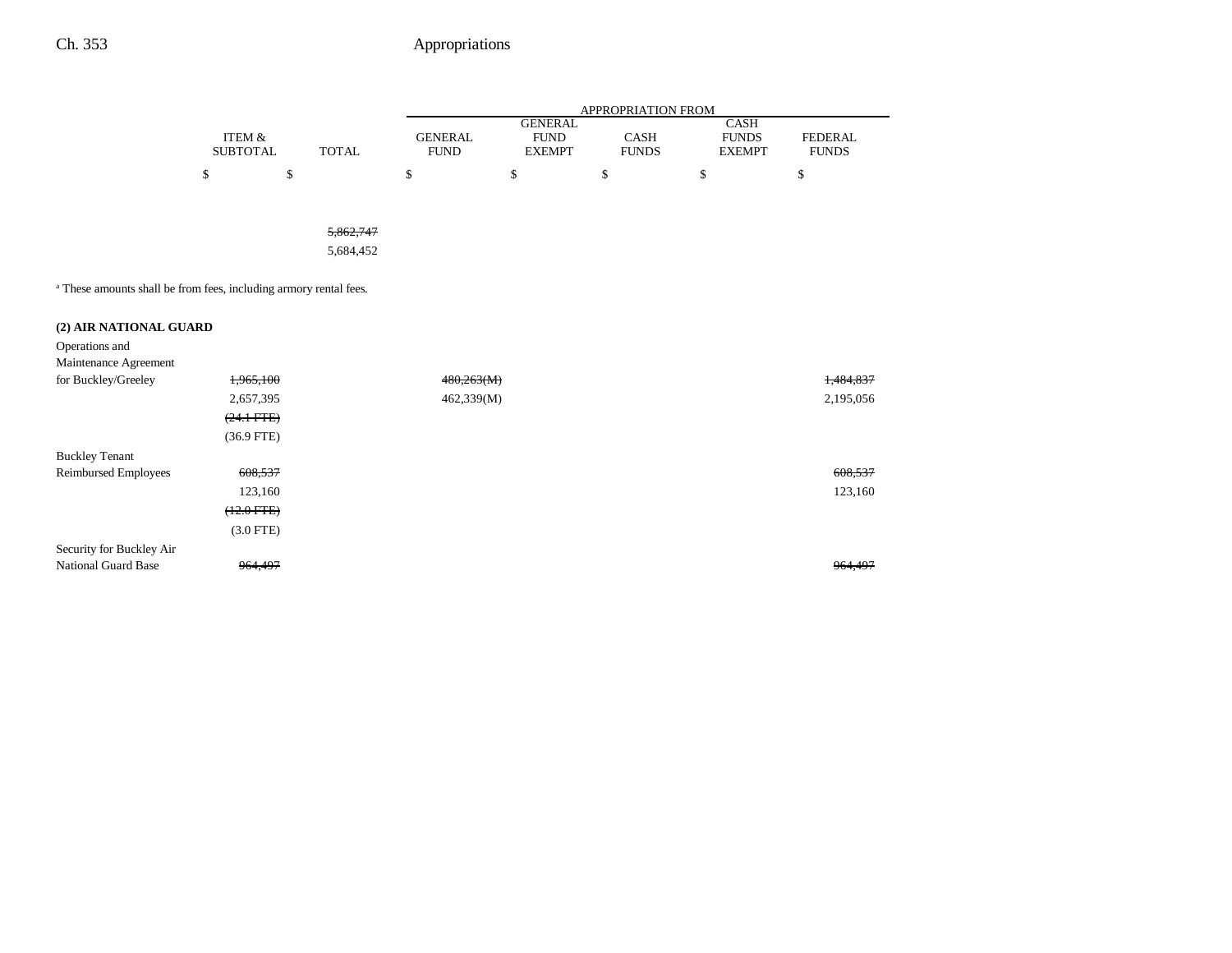|                                            | 476,831         |               |                |          | 476,831        |  |
|--------------------------------------------|-----------------|---------------|----------------|----------|----------------|--|
|                                            | $(32.0$ FTE)    |               |                |          |                |  |
|                                            | $(11.7$ FTE)    |               |                |          |                |  |
|                                            |                 | 3,538,134     |                |          |                |  |
|                                            |                 | 3,257,386     |                |          |                |  |
| (3) FEDERAL FUNDED PROGRAMS <sup>163</sup> |                 |               |                |          |                |  |
| Personal Services                          | 85,225,275      |               |                |          | 85,225,275     |  |
|                                            | $(1,198.0$ FTE) |               |                |          | 21,103,974     |  |
| Operating and                              |                 |               |                |          |                |  |
| Maintenance                                | 21,103,974      |               |                |          | 384,970        |  |
| Construction                               | 384,970         |               |                |          | 861,500        |  |
| Special Programs                           | 861,500         |               |                |          |                |  |
|                                            |                 | 107,575,719   |                |          |                |  |
| (4) CIVIL AIR<br><b>PATROL</b>             |                 |               |                |          |                |  |
| Personal Services                          | 98,978          |               | 98,978         |          |                |  |
|                                            | $(2.0$ FTE)     |               |                |          |                |  |
| <b>Operating Expenses</b>                  | 24,452          |               | 24,452         |          |                |  |
|                                            | 28,155          |               | 28,155         |          |                |  |
| Aircraft Maintenance                       | 35,400          |               | 35,400         |          |                |  |
|                                            |                 | 158,830       |                |          |                |  |
|                                            |                 | 162,533       |                |          |                |  |
| TOTALS PART XIII                           |                 |               |                |          |                |  |
| (MILITARY AFFAIRS) <sup>5,6</sup>          |                 | \$117,135,430 | \$4,092,898    | \$25,073 | \$113,017,459" |  |
| Ch. 353                                    |                 |               | Appropriations |          |                |  |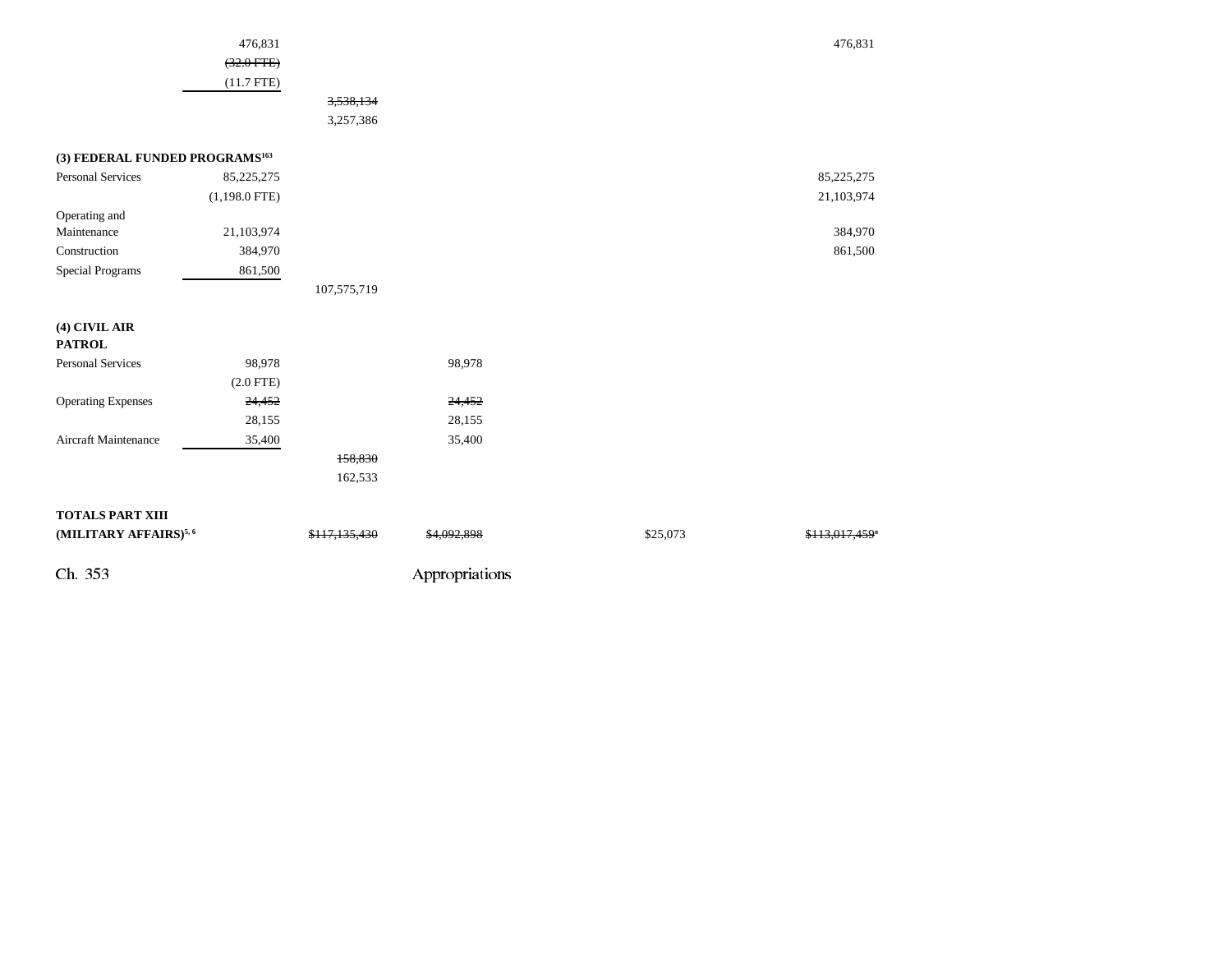|                 |               |                | APPROPRIATION FROM            |              |               |                            |  |  |  |
|-----------------|---------------|----------------|-------------------------------|--------------|---------------|----------------------------|--|--|--|
|                 |               |                | <b>GENERAL</b><br><b>CASH</b> |              |               |                            |  |  |  |
| ITEM &          |               | <b>GENERAL</b> | <b>FUND</b>                   | <b>CASH</b>  | <b>FUNDS</b>  | <b>FEDERAL</b>             |  |  |  |
| <b>SUBTOTAL</b> | <b>TOTAL</b>  | <b>FUND</b>    | <b>EXEMPT</b>                 | <b>FUNDS</b> | <b>EXEMPT</b> | <b>FUNDS</b>               |  |  |  |
| \$              | \$            | S              | \$                            | \$           | \$            | D                          |  |  |  |
|                 |               |                |                               |              |               |                            |  |  |  |
|                 |               |                |                               |              |               |                            |  |  |  |
|                 | \$116,680,090 | \$4,027,529    |                               |              |               | \$112,627,488 <sup>a</sup> |  |  |  |

<sup>a</sup> These federal dollars are pursuant to agreements with the federal government regarding the operation of Army National Guard and Air National Guard facilities as well as operations of the Colorado National Guard pursuant to federal directives.

**FOOTNOTES** -- The following statements are referenced to the numbered footnotes throughout section 2.

- 5 (Governor lined through this provision. See L. 2000, p. 2752.)
- 6 All Departments, Totals -- The General Assembly requests that copies of all reports requested in other footnotes contained in this act be delivered to the Joint Budget Committee and the majority and minority leadership in each house of the General Assembly. Each principal department of the state shall produce its rules in an electronic format that is suitable for public access through electronic means. Such rules in such format shall be submitted to the Office of Legislative Legal Services for publishing on the Internet. It is the intent of the General Assembly that this be done within existing resources.
- 163 Department of Military Affairs, Federal Funded Programs -- These federal funds are shown for informational purposes. These funds are not to be included in the spending authority for the Department because these funds do not flow through the accounting system of the state. It is the intent of the General Assembly that these programs, funding, and FTE are included to demonstrate the full scope of activities of the Department of Military Affairs.

**SECTION 2. Safety clause.** The general assembly hereby finds, determines, and declares that this act is necessary for the immediate preservation of the public peace, health, and safety.